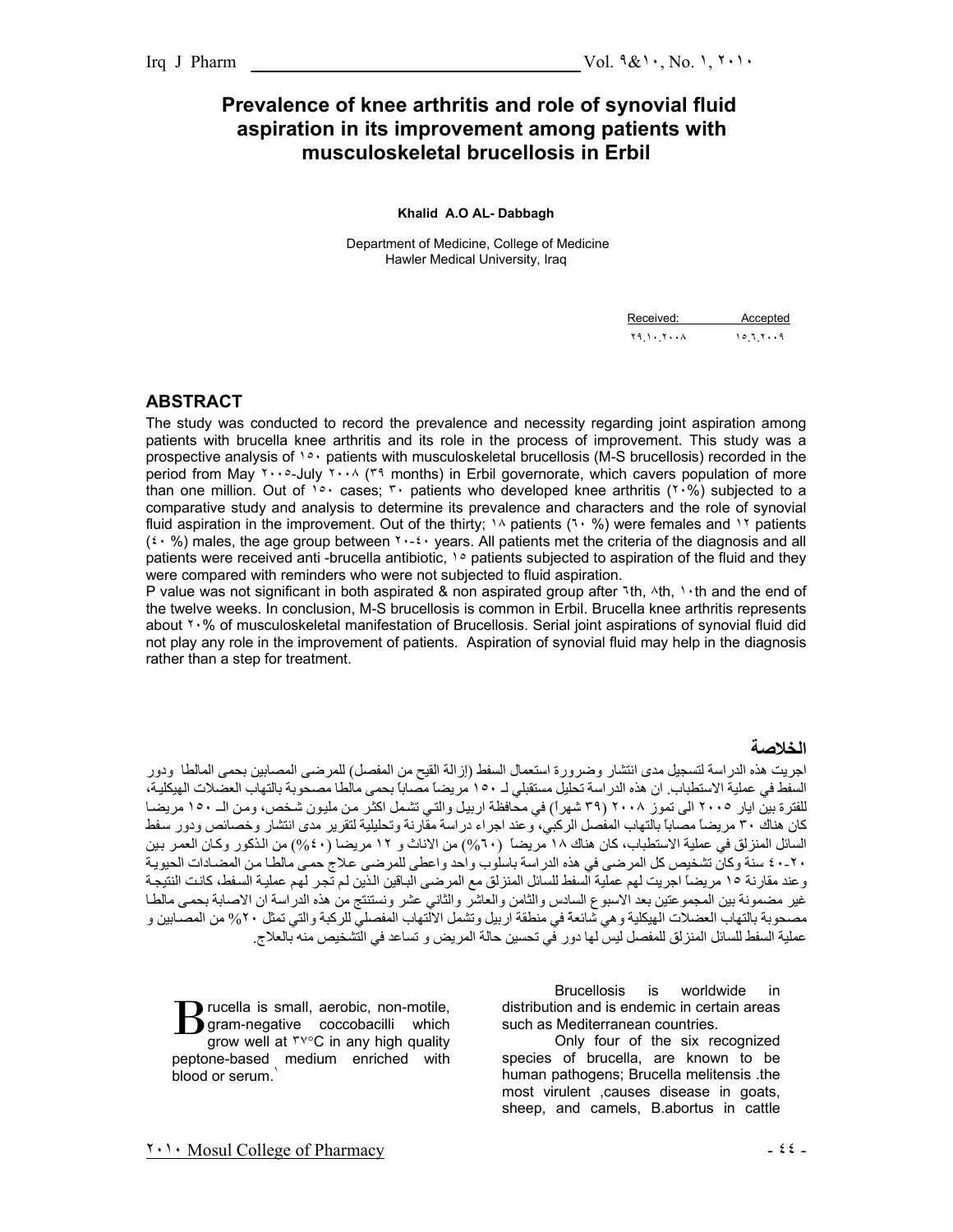which is the only species responsible for human infection in UK. B.suis in pigs which is responsible for the disease in US, and B.canis in dogs.

Infection of the joint is the most frequent localized complication of brucellosis, and a common cause of infectious arthritis in the countries where the disease is endemic.<sup>1</sup><br>Humans aco

acquire brucellosis mostly by ingesting contaminated milk or dairy products or contracted from infected animals. Brucellosis typically presents as a febrile illness with hepatosplenomegaly, lymphadenopathy, and leucopenia or pancytopenia.

 Five musculoskeletal manifestations may occur in brucellosis: sacroiliitis. peripheral arthritis, spondylitis, osteomyelitis and bursitis. Peripheral arthritis affecting the hip, knee or elbow is the most common pattern of joint involvement.

Osteoarticular brucellosis occurs in one-third of patients, especially those infected with B. melitensis.

Unlike septic arthritis caused by other microorganisms, septic arthritis due to brucellosis can be suspected if it is associated with normal white blood cell count and normal or slightly elevated erythrocyte sedimentation rate.

Radiological appearances of the joint are not characteristic in brucellosis and appear normal in most of the cases or show non-specific changes.

Detection of serum brucella agglutinins is essential for diagnosis where as blood cultures may have variable positivity. Blood cultures are positive only in ٢٠-٧٠% of patients with brucella arthritis.<sup>°</sup>

One possible reason for the somewhat different clinical features of

Brucella arthritis may be that some of the cases actually represent a reactive type of arthritis and not direct invasion by the pathogen.

Molecular techniques were first applied for the diagnosis of brucellosis in ١٩٨٩ and application of PCR (polymerase chain reaction) in the diagnosis of human brucellosis has been used recently.

Synovial fluid is inflammatory with protein greater than  $\tau$  g/dl; white cell count is below  $\cdots$  cells/ml with predominance of lymphomononuclear cells.

Treatment for at least ٦ weeks with two drugs seems warranted to improve outcome and prevent relapses.

The standard treatment of uncomplicated cases in adults and children  $\land$  years of age and older is  $\land \cdot \cdot$ mg doxycycline twice a day for ٦ weeks plus 1 gm streptomycin daily for 1 to  $\bar{r}$ weeks, rifampicin can be used as a substitute for streptomycin in a dose of ٦٠٠-٩٠٠ mg for ٦ weeks.<sup>٩</sup>

Combination regimes of two or three drugs are more effective for complicated cases like musculoskeletal involvement; for example

١. Doxycycline plus rifampin or streptomycin (or both), or

٢. Ttrimethoprim-sulfa methoxazole plus rifampin or Streptomycin (or both) is effective in doses as follows:

Doxycycline ١٠٠–٢٠٠ mg/d in divided doses.

Trimethoprim ٣٢٠ mg/d, plus sulfamethoxazole 11. mg/d, in divided doses.

Rifampin ٦٠٠–١٢٠٠ mg/d.

Streptomycin ١٠٠٠ mg intramuscularly once a day.

Longer courses of therapy (e.g. several months) may be required to cure relapses or if complicated with arthritis, spondylitis, sacroilitis, osteomyelitis or meningitis. Saltoglu et al.<sup>(11)</sup> concluded that  $a^{-\xi}$ <sup>o</sup>-day course of doxycycline plus ofloxacin combination was as effective as doxycycline plus rifampin combination in patients with brucellosis.

The study was conducted to record the prevalence, characters and necessity regarding joint aspiration among patients with brucella knee arthritis and its role in the process of improvement.

### **Patients and Methods**

This study was a prospective analysis of  $\frac{10}{10}$  patients with Musculoskeletal patients with Musculoskeletal brucellosis recorded in the period from May ٢٠٠٥ to July ٢٠٠٨ (٣٩ months) in Erbil governorate, which usurers a population of more than one million. Out of  $1° \cdot$  cases; ٣٠ patients who developed knee arthritis (٢٠%) subjected to a comparative study and analyzed to determine its prevalence and characters and the role of synovial fluid aspiration in its improvement.

Knee brucellosis was diagnosed on the basis of the following criteria; Knee arthritis, supported by the detection of specific antibodies at significant titers and/or demonstration of at least fourfold rise in the antibody titer in serum specimen taken over ٢ or ٣ weeks.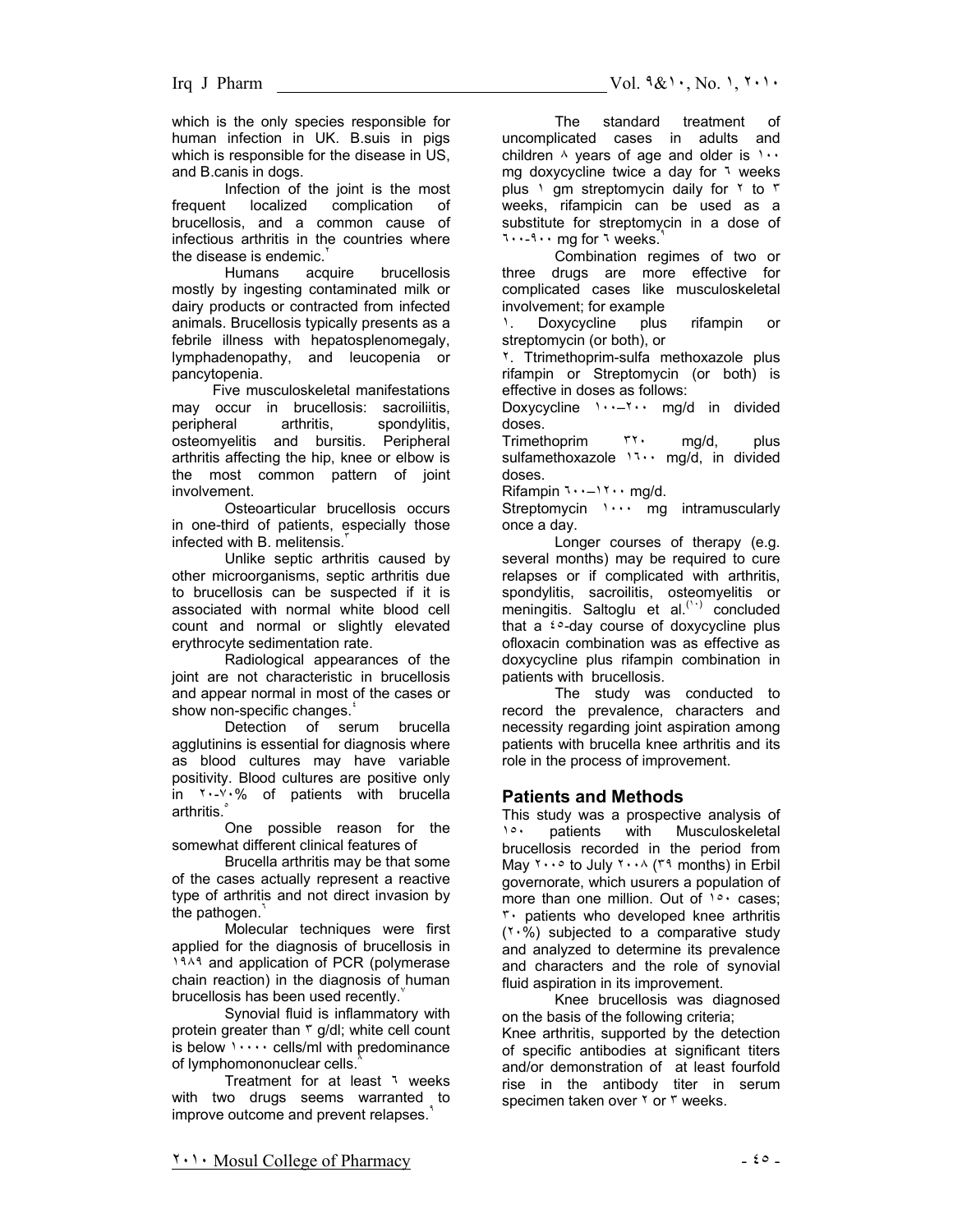Significant titers were determined to be >١/١٦٠ in the standard tube agglutination test  $(SAT)$ .<sup>11</sup> With positive result of ٢-Mercapto Ethanol.

Complete history and physical examination of all patients were done.

Each patient was examined fully to detect knee arthritis (Arthritis considered in this study; swelling, effusion, decreased in range of motion or tenderness).

Swelling however, and effusion, and positive patellar tape encountered in all cases were considered essential for the study.

A complete blood count and erythrocyte sedimentation rate (ESR), the standard tube agglutination test (SAT), ٢-Mercapto ethanol were performed in all patients.

The patients were classified into two groups (group A aspirated and group B non aspirated). Aspiration of synovial fluid were done for 1° patients only. Both groups received Triple antibrucella therapy consist of Streptomycin \gm intramuscular injection for  $\lambda \circ$  days + rifampicin  $\lambda \cdot \mu$  mg twice daily +Doxycycline ١٠٠ mg twice daily for six to ١٢ weeks.

Criteria of improvement were:

- ١- Disappearance of symptoms.
- ٢- Complete remission of arthritis.

٣- Negative ٢-Mercapto ethanol result..

Data were entered into a computer using the EPI 1 computer program. Fisher exact test was used when ever applicable. P value of equal or less than  $\cdots$  was considered as statistically significant.

### **Results**

Of the ١٥٠ patients with osteoarticular brucellosis, ٣٠ patients (٢٠%) had knee brucellosis (Figure 1). From the  $\mathbf{r} \cdot \mathbf{p}$  patients with brucella knee arthritis, eighteen patients (٦٠ %) were females and ١٢ patients  $(2 \cdot \%)$  males, with female to male Ratio was (١.٥: ١).

Right side arthritis was observed in  $14$  (1. %) patients and left side involvement in  $\cdot \cdot$ (٣٣ %) patients, while ٢ patients presented

with bilateral involvement (Table 1).<br>Table  $10^{10}$  shows t brucella agglutination test done for the studied patients. All patients had significant brucella agglutination test (BAT); ١٤ patients gets the titer  $1/11$ , Twelve patients had a titer of  $1/\mathbb{r}$ <sup>1</sup> and four had titer of ١/٦٤٠.

This study shows that at least ١٢ weeks of treatment is required for the recovery (Table ٣), and there are no significant differences between the aspirated and non aspirated groups, (table  $\frac{1}{2}$  a, b, & c shows that P values were not significant).

Most of the patients had normal WBCs count & normal or mild elevated ESR, (Table  $\circ$ )

### **Discussion**

This study shows that females are affected more than males, Brucellosis can occur at any age but in this study the most common age groups involved were adult and middle aged and this finding goes with other studies.

Peripheral arthritis, which presented as monoarthritis, is predominantly affected large joints, such as the knees, hips and ankles. In this study, peripheral arthritis especially knee is the most frequent type of musculoskeletal involvement in brucellosis  $(7 \cdot %),$  and it is higher than the rate given by other studies.<sup>1</sup>

The right knee joint  $(1.0)$  was found to be affected more than the left (٣٣%).

This study showed that ٦.٦٦% of cases are bilateral (pauciarticular), while ٩٣.٣٣% were unilateral monoarthritis, similar to other study.

This study shows that none of the patients has leucopenia and (٢٦.٦٦%) have leucocytosis while (٧٣.٣٣%) were normal. Leucopenia is not the rule in brucellosis and the total WBCs count is usually normal.<sup>18</sup> The changes in ESR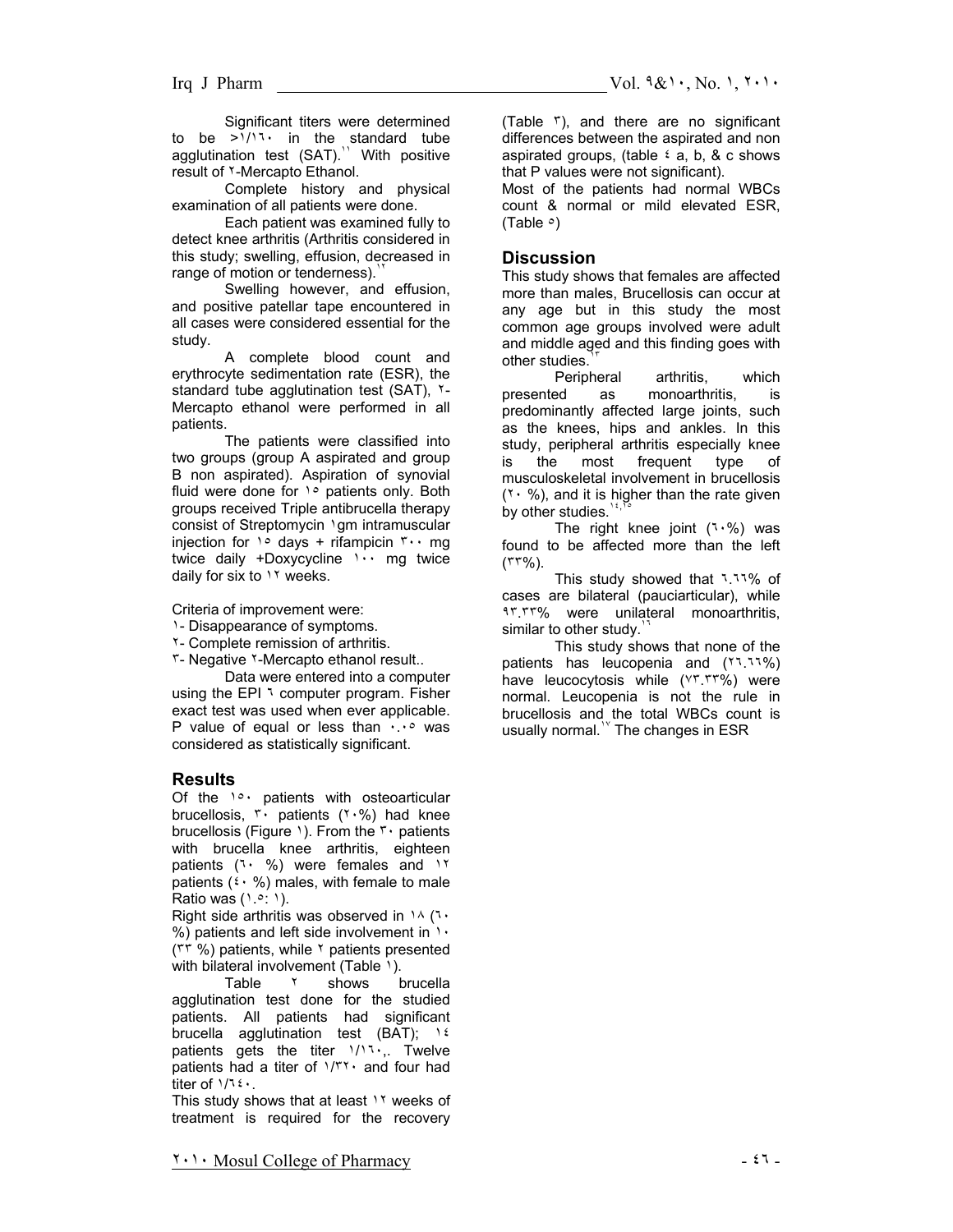

Figure 1: Prevalence of knee brucellosis in  $1° \cdot$  patients with M-S brucellosis

| Pattern   | No. | %                    |
|-----------|-----|----------------------|
| Right     | ۱۸  | ٦.                   |
| Left      | ۱.  | rr,rr                |
| Bilateral | ٧   | 7.77                 |
| Total     | ٣.  | $\ddot{\phantom{1}}$ |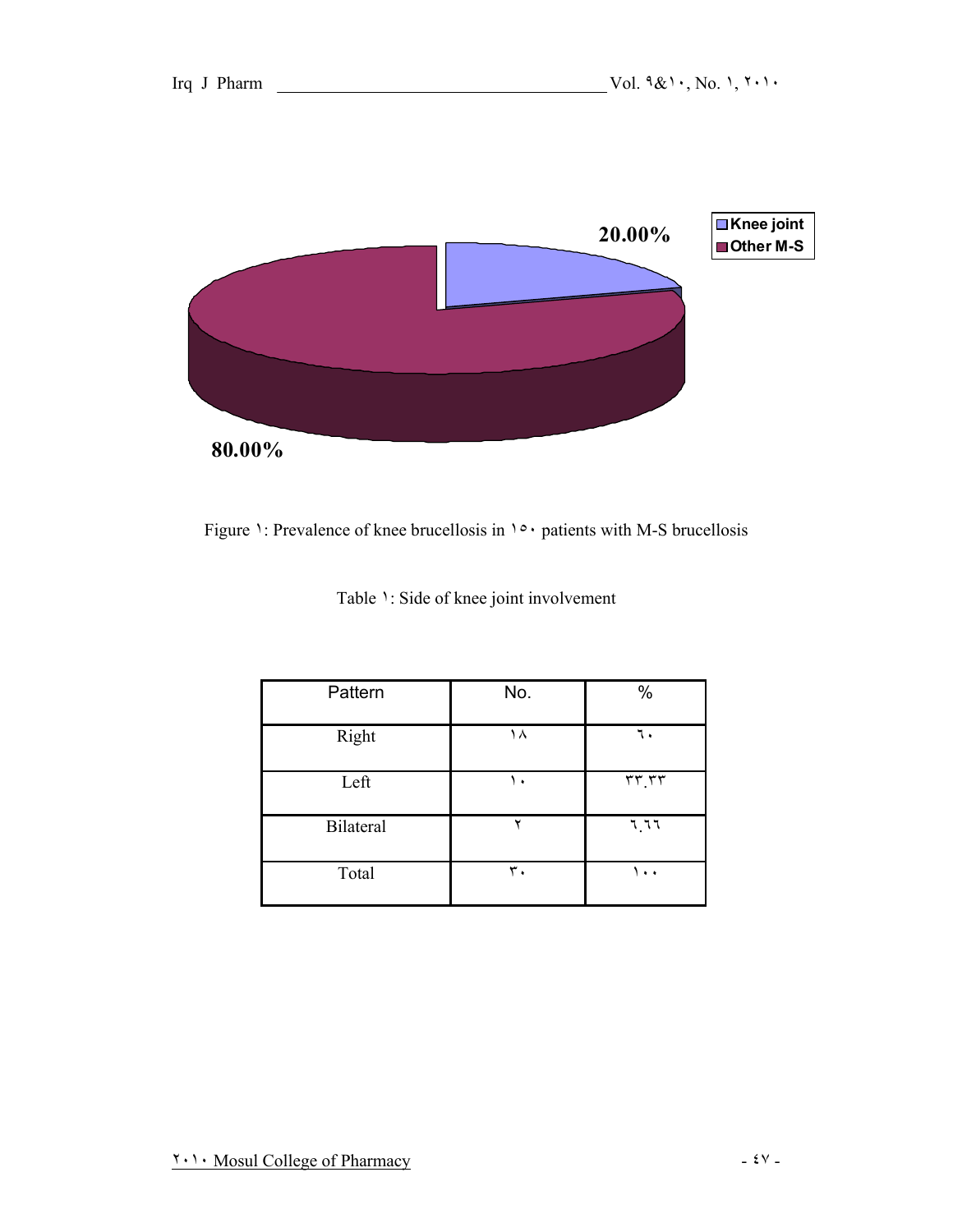| <b>Titer</b>    | No. | %            |
|-----------------|-----|--------------|
| 1/17.           | ع ۱ | 27.7         |
| $1/7T$ .        | ۲ ( | $\epsilon$ . |
| $1/7$ { $\cdot$ | ٤   | 15.5         |
| Total           | ٣.  | ۰۰۱          |

## **Table ٢: Distribution of patient's results by brucella agglutination test**

Table ٣: Period needed for improvement

|                | Aspirated group |               | Non Aspirated group |                     |
|----------------|-----------------|---------------|---------------------|---------------------|
| Weeks          | No.             | $\frac{0}{0}$ | No.                 | $\frac{0}{0}$       |
| 7Wks           |                 | 7.77          | ۲                   | 17.77               |
| $\wedge$ Wks   | ۲ (             | $\wedge\cdot$ | ١.                  | 77,7                |
| $\cdot$ Wks    | ۲               | 15.55         | ۲                   | 17.77               |
| $\forall$ YWks | ٠               | ٠             |                     | 7.77                |
| Total          | ه ۱             | $\cdots$      | ه ۱                 | $\bullet$ $\bullet$ |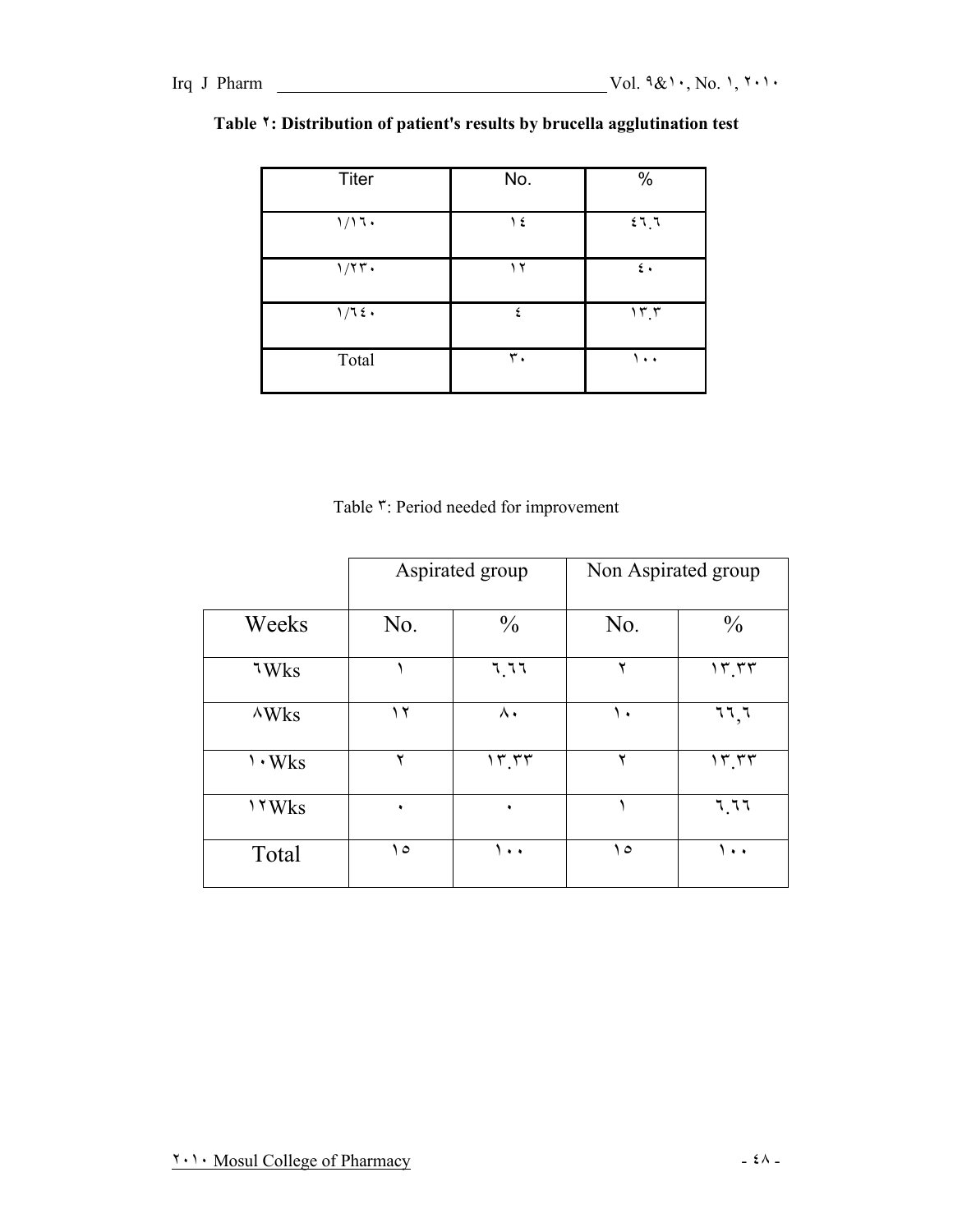## Table ٤: proportion of improvement of the two groups by time

|             | Group A |               | Group B |               |
|-------------|---------|---------------|---------|---------------|
| Improvement | No.     | $\frac{0}{0}$ | No.     | $\frac{0}{0}$ |
| $+Ve$       |         | 7.77          | ۲       | 17.77         |
| $-Ve$       | ع ۱     | 95.55         | ۱۳      | $\lambda$ l l |
| Total       | ه ۱     | ۰.۱           | ه ۱     | ۰.۱           |

## a - after ٦ weeks

P=١ by Fisher exact test

# Group A Group B No.  $\begin{array}{|c|c|c|c|c|} \hline \text{No.} & \frac{9}{6} \\ \hline \end{array}$ Improvement ١٣ ٨٦.٦٦ ١٢ ٨٠  $+Ve$ ٢ ١٣.٣٣ ٣ ٢٠ -Ve ١٥ ١٠٠ ١٥ ١٠٠ Total

## b- Show improvement after  $\land$  weeks

P=١ by Fisher exact test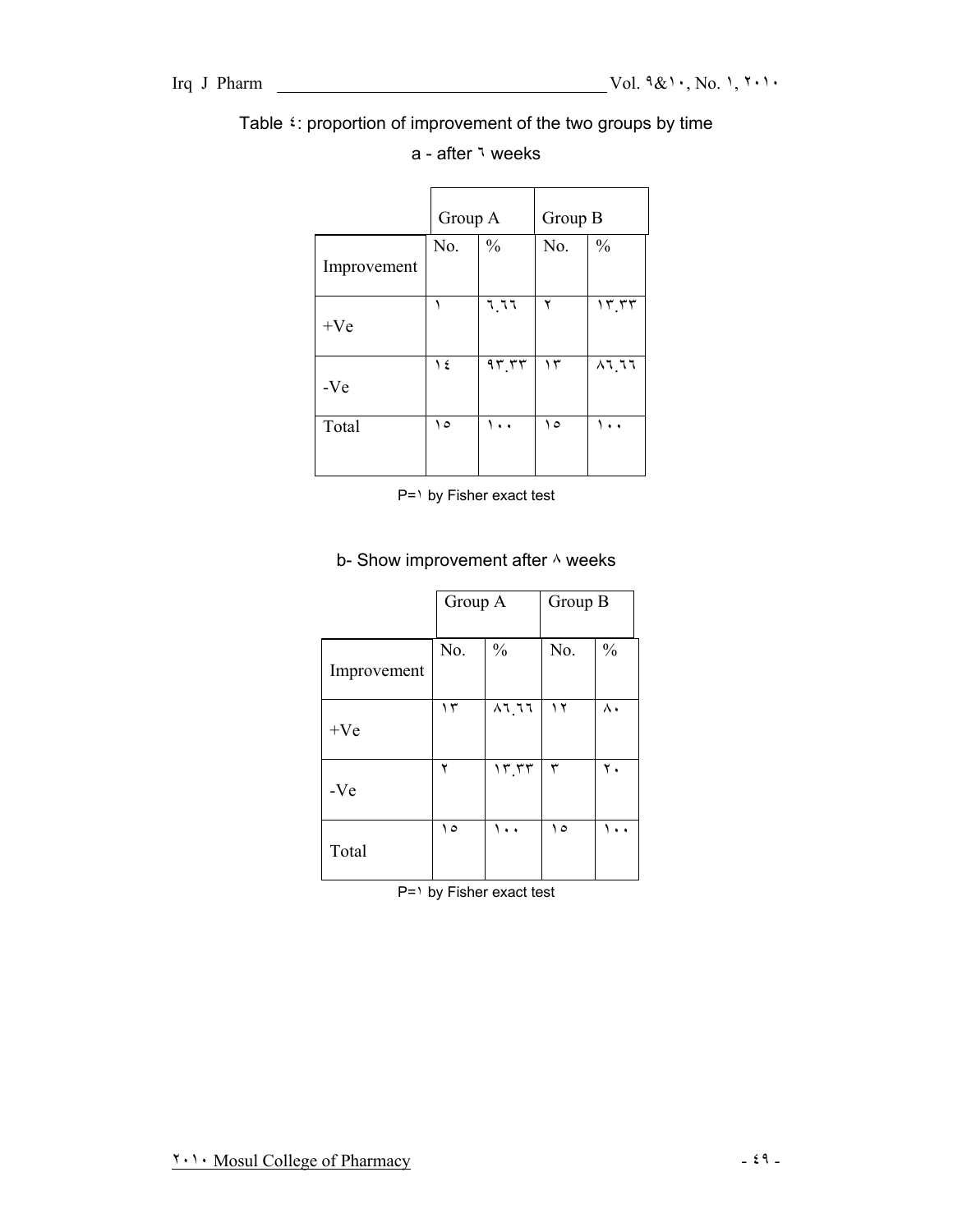## C- Show improvement after  $\cdots$  weeks

|             | Group A |     | Group B |        |
|-------------|---------|-----|---------|--------|
| Improvement | No.     | %   | No.     | %      |
| $+Ve$       | ه ۱     | ۱۰۰ | ۱٤      | 95.57  |
| $-Ve$       |         |     |         | 1. 7 7 |
| Total       | ه ۱     | ۱۰۰ | ه ۱     |        |

#### **P=١ by Fisher exact test**

Table  $\circ$ : Laboratory investigations in  $1 \circ \circ$  patients

| Variable                     | Total          | %                                                           |
|------------------------------|----------------|-------------------------------------------------------------|
| <b>WBCs count</b>            |                |                                                             |
| $\leq \epsilon \cdots$       | $\bullet$      | $\bullet$                                                   |
| $2 - 11$                     | $\mathbf{1}$ . | $VT, \tau\tau$                                              |
| $>$ 11                       | $\epsilon$ .   | $\overline{Y}$ $\overline{Y}$ $\overline{Y}$ $\overline{Y}$ |
| Total                        | $\circ$ .      | $\mathcal{L}$ .                                             |
| <b>ESR</b>                   | ٦.             | $\mathfrak{c}$ .                                            |
| $\langle \cdot \rangle$ mm/h |                |                                                             |
| $Y - \epsilon \cdot mm/h$    | ۸.             | $\circ \tau$ . $\tau$                                       |
| $>\epsilon$ .                | $\mathcal{N}$  | 7.7                                                         |
|                              |                |                                                             |
|                              | $\circ$ .      | $\cdots$                                                    |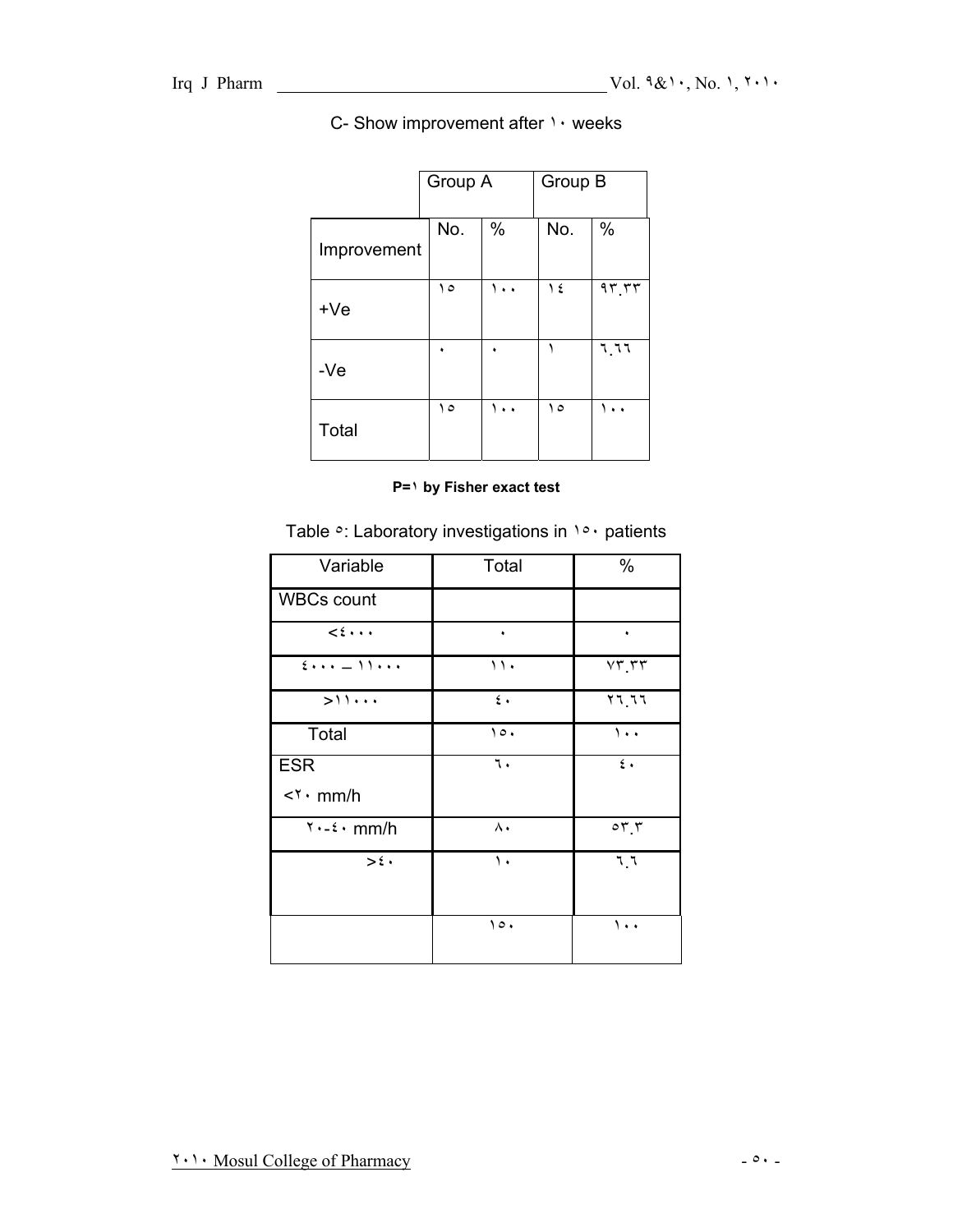were not specific, it is usually normal and moderately raised in brucellosis, and the same findings in this study were obtained.

Mild raised BAT titer (١/١٦٠) were found in most cases  $({}^{t\,7.7})$ , and  $({}^{t\,7.9})$  has ١/٣٢٠ while (١٣.٣%) of cases has ١/٦٤٠ titer, these results are in agreement with other study.

Although brucellosis in humans often diagnosed without the isolation of a casual organism, laboratory investigation of aspirated fluid and tissue specimens obtained at biopsy aided in identification of the disease, and a study done in south Jordan, showed that brucella agglutination test and titer in association with a suggestive clinical picture was more sensitive than blood culture in the diagnosis of brucellosis.<sup>14</sup> In addition the analysis of synovial fluid in brucellosis demonstrates mononuclear cell predominance with the isolation of the organism in  $\circ \cdot \%$  of patients.

All the aspirated samples are not suppurative, contain inflammatory fluid with no pus and while B.suis which cause the disease in pigs has higher tendency to suppurative complications,<sup>11</sup> the surgical drainage needed if the abscess collection found, $\mathbf{v}$  which is usual result of B suis species in pigs which is unusual in our country.

All the included patients were subjected to combined anti brucella antibiotics ,small number got complete cure after ٦ weeks ,while the large number cured after ٨ weeks and few needed ١٢ weeks. There were no significant difference between those patients who subjected to serial aspiration of synovial fluid and those who did not in the duration of treatment. This is in agreement with fact that no local maneuvers (include serial synovial aspiration of peripheral joint) was needed in brucellosis of peripheral joints.<sup>7</sup>

Synovial fluid which was aspirated from the affected knee joints; showed inflammatory fluid without pus, not like septic arthritis in which serial fluid aspiration is advised until complete recovery is achieved.

In conclusion, Brucella knee Arthritis is common in Erbil. Aspiration of synovial fluid may help in the diagnosis rather than a treatment of brucella arthritis.

#### **References**

- 1. Young EJ. Brucella Species. In principle and practice of infectious diseases. (eds G.L. Mandell, J.E. Bennett, and R. Dolin) ١٩٩٥, pp.٢٠٥٣-٦٠.Churchill Livingstone, New York.
- ٢. LA Gauri Q Fatima Indian Journal of Rheumatology. Volume ١٤, No. ١, ٢٠٠٦; pp. ١٦–١٨
- ٣. Gotuzzo E, Alarcon GS, Bocanegra TS, Carrillo C, et al. Articular involvement in human brucellosis: a retrospective analysis of ٣٠٤ cases. Semin Arthritis Rheum ١٩٨٢;١٢:٢٤٥–٥٥.
- ٤. Alarcon GS, Bocaneqra TS, Cotuzzo E the arthritis of brucellosis: perspective one handred years after Brucella discovery J Rheumat ١٩٨٧;١٤:١٠٨٣-٨٥
- ٥. Mudkour MM. Bone and joint brucellosis.Cambridge univ. Press ١٩٨٩:٩٠ -١٠٤.
- ٦. Louie JS, Bocanegra TS. Infectionrelated rheumatic disease: infection: Mycobacterial, Brucella, fungal and parasitic arthritis. In: Rheumatology,  $\mathsf{r}$ rd edn. Mosby,  $\mathsf{r} \cdot \mathsf{r}$ ;  $\mathsf{r} \cdot \mathsf{r}$ .
- ٧. Matar G, Khneisser IA, Abdelnoor AM. Rapid Laboratory; confirmation of human brucellosis by P.C.R analysis of atarqet Sequence on ٣١-Kilodalton Brucella antigens DNA. J Clin Microbiol ١٩٩٦; ٣٤:٤٧٧-٤٧٨.
- ٨. Gotuzzo E, seas C, Guerra JG, Bocanegra TS, Calvo A. Brucellar arthritis: a study of **٣٩** Peruvian families. Ann Rheum Dis ١٩٨٧;٤٦:٥٠٦– ٩.
- ٩. Henk L, Kadri SM. Brucellosis. Indian Journal for the Practising Doctor ٢٠٠٤; ١:١١-١٢.
- ١٠. Saltoglu N, Tasova Y, Inal AS. Efficacy of rifampin plus doxycline versus rifampin plus quinolone in the treatment of brucellosis. Saud Med J ٢٠٠٢;٢٣:٩٢١–٤.
- ١١. Young Eg. Serologic diagnosis of human brucellosis: analysis of ٢١٤ cases by agglutination test and review of literature Rev. Infec. Dis. ١٩٩١;١٣٨: ٣٥٩–٧٢.
- 11-. Baxter MP, Dulberg C, Growing pains in childhood proposal for treatment.J pediar Orthop ١٩٨٨;٨:٤٠٢-٤٠٦.
- ١٣. AL-Saaty NY; Clinical presentation of brucellosis in Mosul. Ann Coll Med Mosul, ١٩٩٢;١٨: ٥-١٠